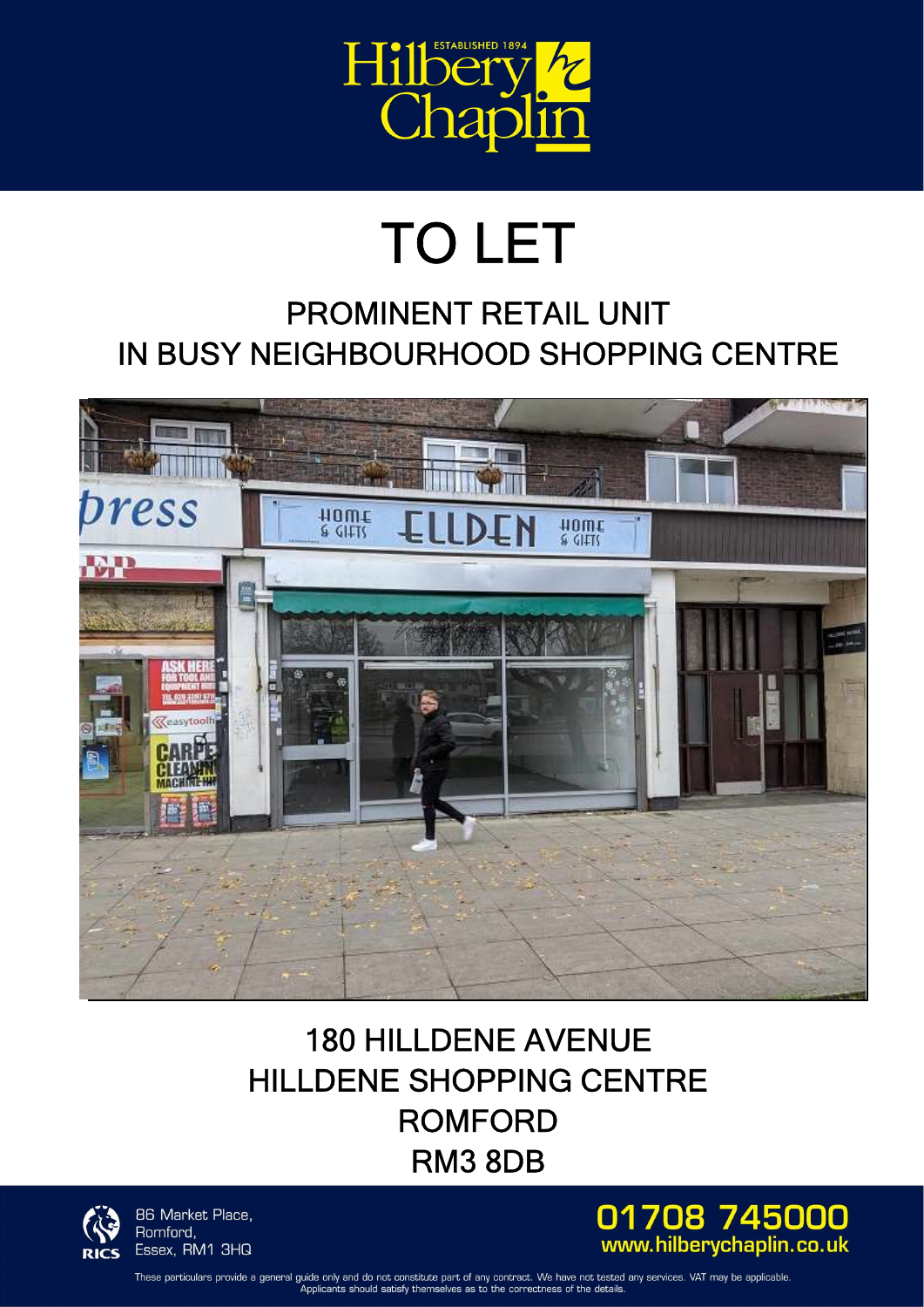| Location                                         | Located on the popular Hilldene Shopping Centre where tenants include NatWest,<br>Sainsbury's Local, Superdrug, Boots Pharmacy, Iceland, Co-op and Post Office<br>amongst others. This is a retail area serving a large residential area a short distance to<br>the north of Gallows Corner.                                                                                                                                                                                                                                        |                                  |                                          |  |
|--------------------------------------------------|-------------------------------------------------------------------------------------------------------------------------------------------------------------------------------------------------------------------------------------------------------------------------------------------------------------------------------------------------------------------------------------------------------------------------------------------------------------------------------------------------------------------------------------|----------------------------------|------------------------------------------|--|
| <b>Description</b>                               | The property comprises a lock up retail unit with rear servicing. Approximate dimensions<br>and floor area is shown below.                                                                                                                                                                                                                                                                                                                                                                                                          |                                  |                                          |  |
|                                                  | Shop Width:<br>Shop Depth:<br><b>Retail Area:</b>                                                                                                                                                                                                                                                                                                                                                                                                                                                                                   | 5.26m<br>12.03m<br>63.82 sq.m    | 17ft. 03in.<br>39ft. 06in.<br>678 sq.ft. |  |
| <b>Terms</b>                                     | The shop is available on new full repairing and insuring lease, for a period expiring in<br>October 2025, or longer subject to a mutual landlord and tenant option to break in<br>October 2025. The lease will be "contracted out" of the security of tenure provisions of<br>the Landlord & Tenant Act 1954 PII. As such the tenant will not have an automatic right<br>to a new lease upon expiry of any lease granted. The rent for the unit is detailed below.<br><b>Property</b><br>Annual Rent (exclusive of other outgoings) |                                  |                                          |  |
|                                                  | 180 Hilldene Avenue                                                                                                                                                                                                                                                                                                                                                                                                                                                                                                                 | £18,000 pa quarterly in advance. |                                          |  |
| <b>VAT</b>                                       | We understand that VAT will not be payable upon the rent.                                                                                                                                                                                                                                                                                                                                                                                                                                                                           |                                  |                                          |  |
| <b>Business Rates &amp;</b><br><b>EPC Rating</b> | Property                                                                                                                                                                                                                                                                                                                                                                                                                                                                                                                            | <b>Rateable Value</b>            | <b>EPC</b>                               |  |
|                                                  | 180 Hilldene Avenue                                                                                                                                                                                                                                                                                                                                                                                                                                                                                                                 | £15,250                          | $C-69$                                   |  |
|                                                  | Business rates note - the rateable value assessment does not represent the business<br>rates payable for the unit. Contact the Business Rates Department of Havering Council<br>to verify the business rates payable.                                                                                                                                                                                                                                                                                                               |                                  |                                          |  |
| <b>Legal Costs</b>                               | Each party to be responsible for their own costs.                                                                                                                                                                                                                                                                                                                                                                                                                                                                                   |                                  |                                          |  |
| <b>Further Information</b>                       | Can be obtained from sole agent:                                                                                                                                                                                                                                                                                                                                                                                                                                                                                                    |                                  |                                          |  |
|                                                  | <b>Hilbery Chaplin</b><br><b>John Waller</b><br>Mob: 07880 741146<br>Email: johnwaller@hilberychaplin.co.uk                                                                                                                                                                                                                                                                                                                                                                                                                         |                                  |                                          |  |



www.hilberychaplin.co.uk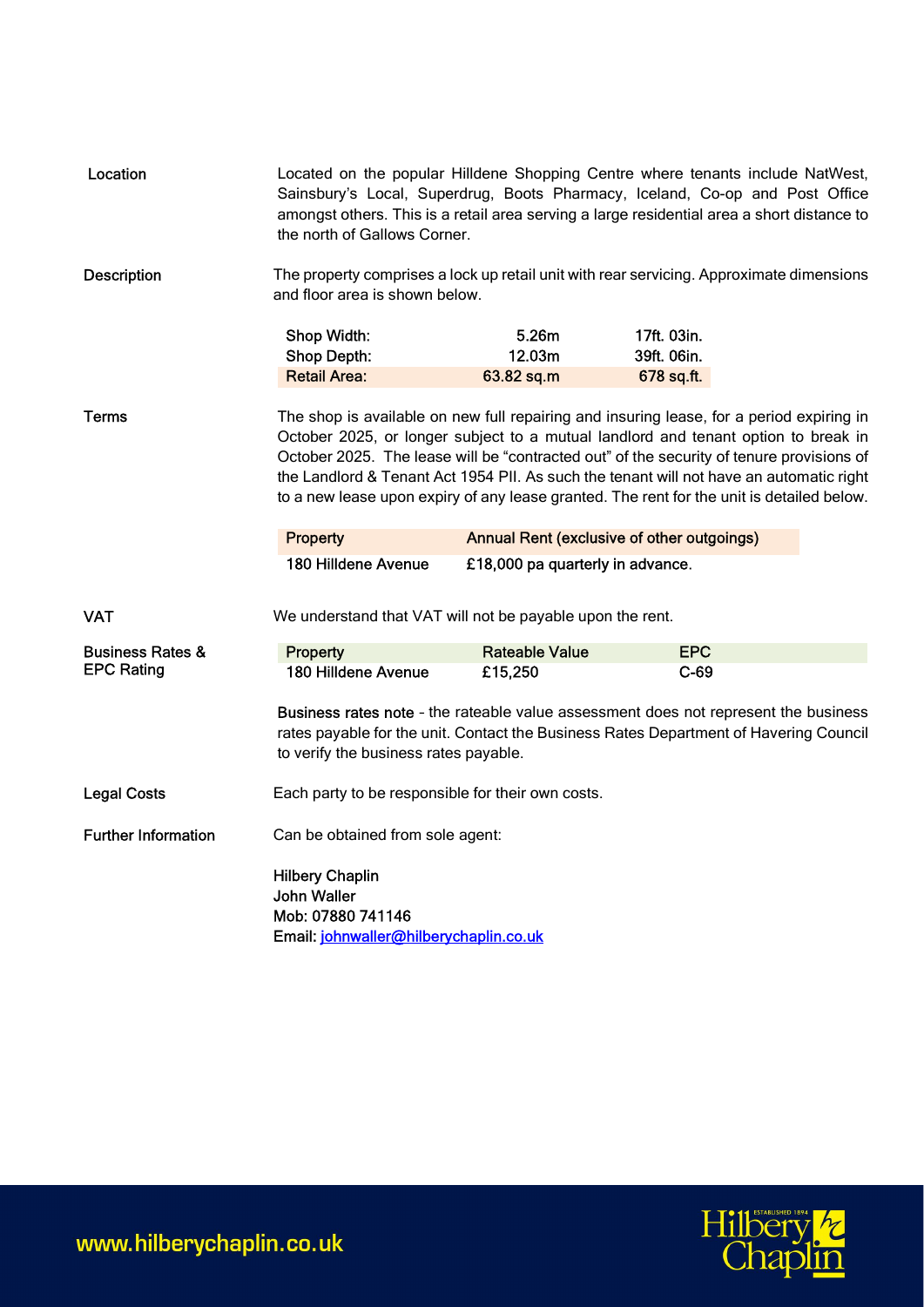





www.hilberychaplin.co.uk